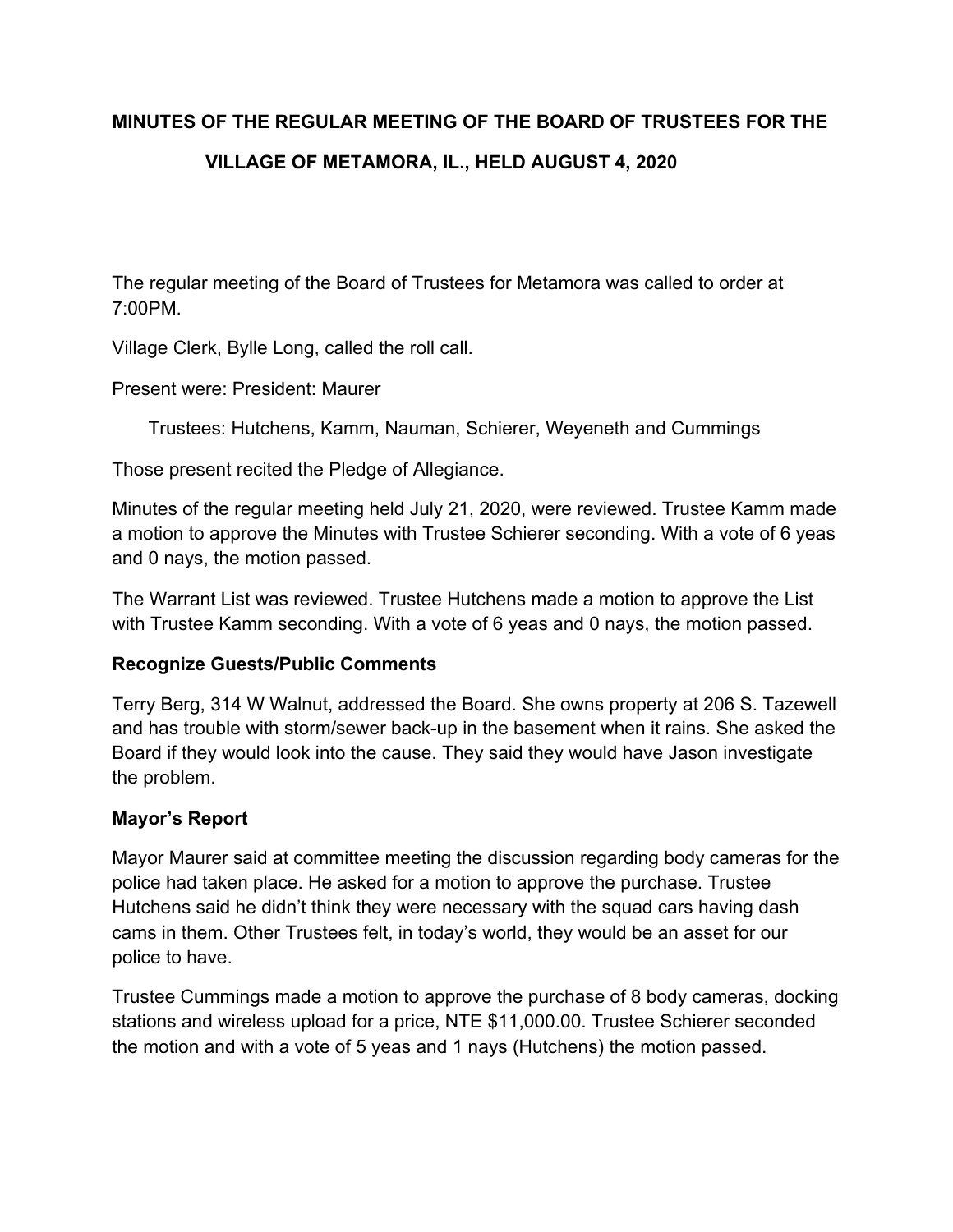Next, the Mayor asked for approval of an engagement letter to hire the auditors, Gordon, Stockman & Waugh, PC. for 2 more years to do the annual Fiscal Audit.

Trustee Weyeneth made a motion to approve the letter with Trustee Hutchens seconding. With a vote of 6 yeas and 0 nays, the motion passed.

## **Attorney's Report**

Attorney Brunton was not present.

## **Engineer's Report**

There was no report.

#### **Treasurer's Report**

There was no report.

## **Public Works Department**

Trustee Nauman spoke of the necessity for repair/replacement of the acid tank at the water plant. After a short discussion, Trustee Nauman made a motion to approve the repair/replacement of the tank by Brenntag, for the amount, NTE \$20,000.00. Trustee Schierer seconded the motion and with a vote of 6 yeas and 0 nays, the motion passed.

Next, Trustee Nauman said Jason had looked at the town sign and discovered a short in the circuit causing it to stop working. A discussion was held regarding ownership of the sign. Mayor Maurer said at one time, MABA had discussed purchasing a new sign. He said he would get in touch with them and see where they were on the issue.

Trustee Nauman said the costs for repair of the roof over the police department and the shingles over the walkway between the admin. office and Village Hall were \$800 and \$900 respectively. The general consensus was to move forward with the repairs.

#### **Police/Fire/ESD**

Trustee Kamm said at committee meeting, Chief Rebman asked for a new radio system for the police department. He said a discussion was held and the money is in the budget for the purchase.

Trustee Kamm then made the motion for the purchase of a new and improved police radio system which includes, 10 portable radios, 5 squad car radios and 1 offsite back-up server in the amount, NTE \$51,500.00. Trustee Schierer seconded the motion and with a vote of 6 yeas and 0 nays, the motion passed.